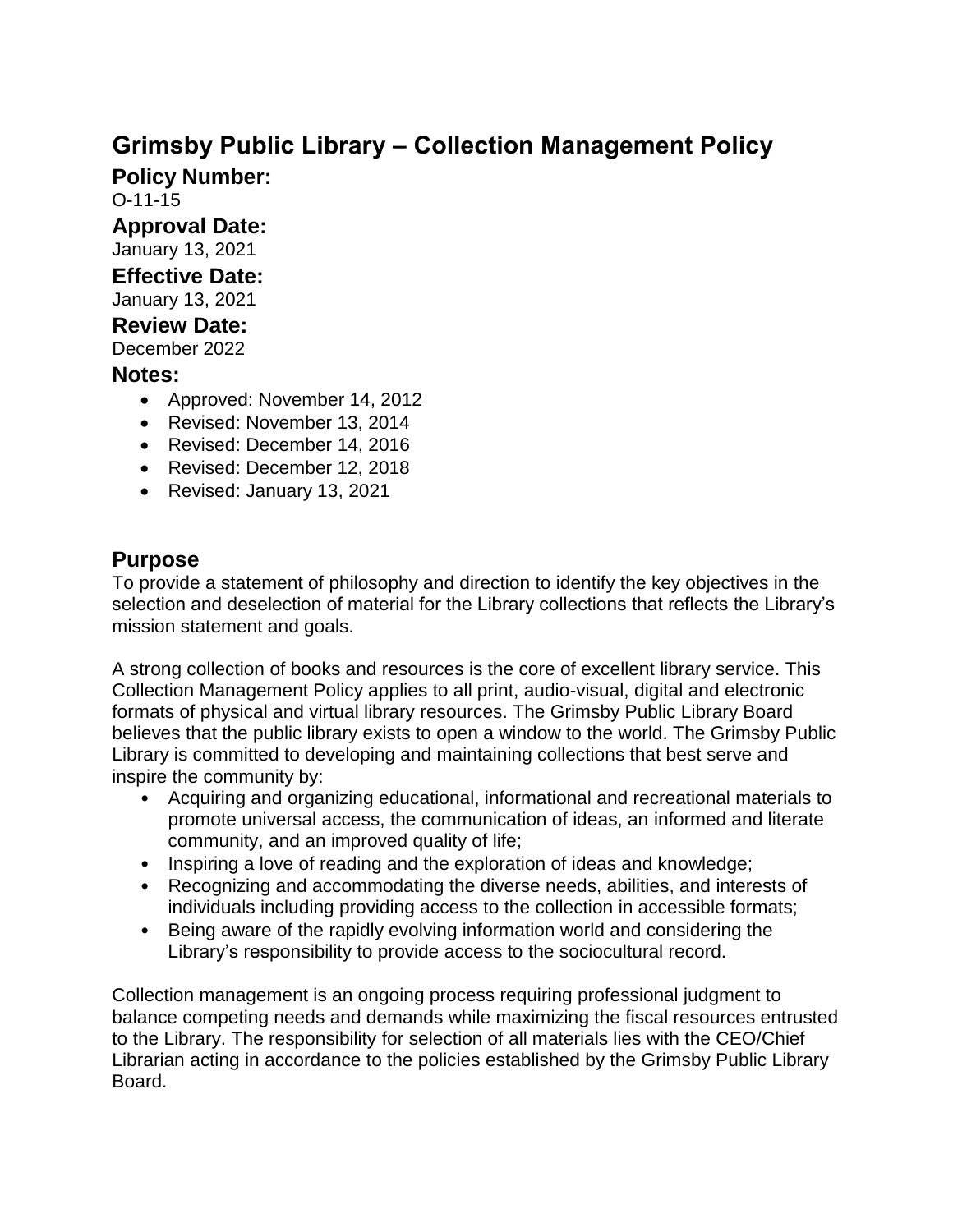#### **Guidelines**

#### **General Criteria for Selection**

Materials are selected for differing tastes and interests. The Library purchases material for use by the entire community. All acquisitions, whether purchased or donated, shall be considered in terms of the following criteria:

- Suitability of subject, format and style for the intended audience and library use;
- Opportunity to provide a wide range of materials to inspire imagination and reflection;
- Reputation and competency of the author and/or publisher;
- Attention from reviewers, critics and the public;
- Enduring value and quality of writing and/or visual content;
- Canadian, Indigenous and local content;
- Materials representative of diversity
- Popular demand and trends;
- Balance of special interests with general demand;
- Materials in other languages;
- Materials that emphasize early literacy and other initiatives for children
- Topical interest;
- Relevance to existing collections;
- Publication date:
- Historical value
- Space, price and budgetary considerations.

An item need not meet all the above criteria in order to be acceptable. Materials that do not meet these criteria may be purchased to satisfy demand. If there is considerable interest in the subject and a public desire to read and judge the book first-hand, a title may be acquired which is not considered accurate according to expert opinion.

#### **Collection Maintenance - Weeding**

Materials shall be withdrawn from the collection on a regular basis in order to:

- maintain a collection which reflects the current and future needs of the community;
- remove out of date and worn material from the collection;
- ensure the collection can be displayed in an appealing, attractive and accessible manner;

The CEO/Chief Librarian shall have overall responsibility for the materials withdrawn from the collection. Withdrawn and donated materials not added to the collection will generally be sold in a book sale, donated to another organization or, if not suitable for sale, recycled. The revenue from the sale of these materials will be used to supplement the Library's collection budget.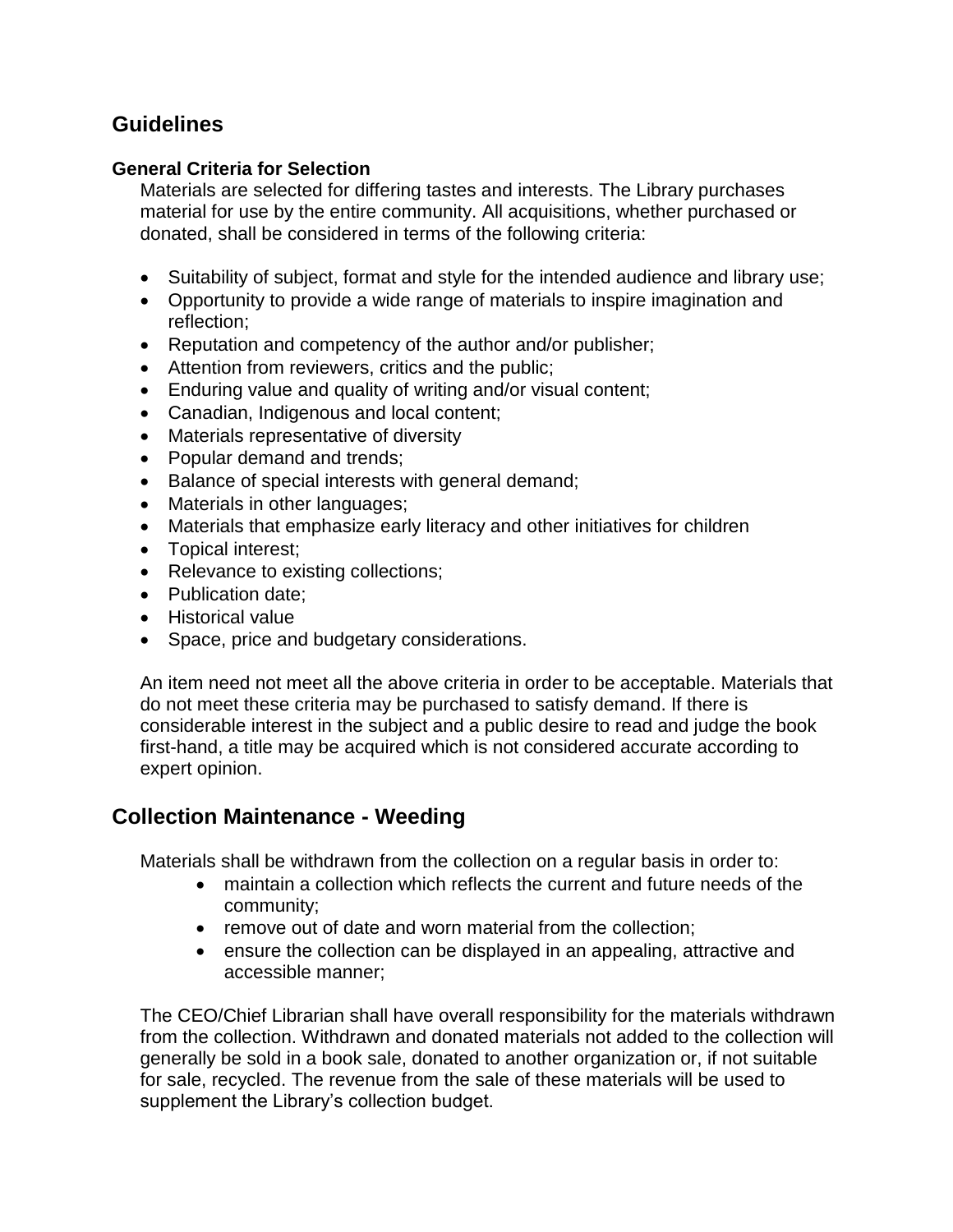#### **Replacements**

Missing and withdrawn materials are not automatically replaced. Replacements are purchased using the same general selection criteria as new materials.

#### **Gifts and donations**

As stated in the Grimsby Public Library Board's Policy on gifts and donations, the addition of items to the collection remains at the discretion of library staff. Items not added to the collection may be sold or recycled.

#### **Suggestions from the Public**

Suggestions from the public are encouraged and suggestion forms shall be available for this purpose. Suggestions will be considered in accordance with the Collection Management policy.

Works by self-published authors, submitted by donation or for purchase by the Library, will be considered for acquisition based on the criteria outlined in the General Criteria for Selection section.

#### **Intellectual Freedom**

The Grimsby Public Library Board endorses the Canadian Federation of Library Association's 'Intellectual Freedom and Libraries statement (see Appendix A). The Library selects materials based on the belief that all individuals have the right to access expressions of knowledge, creativity and opinion of significance or value. This freedom of access is critical to the health of our democratic society.

The presence of an item in the collection does not indicate an endorsement of the Grimsby Public Library Board but rather affirms the principles of intellectual freedom as addressed in the Intellectual Freedom and Libraries statement from the Canadian Federation of Library Associations. The Library will not mark an item to show approval or disapproval nor expurgate or edit material in any way. The library board, in establishing this Collection Management Policy, was cognizant of Section 2(b) of the Canadian Charter of Rights and Freedoms, which guarantees everyone freedom of thought, belief, opinion and expression, including freedom of the press and other media of communication.

Responsibility for the reading activities of children and teens rests with their parents or legal guardians. The Library's selection of material and classification of material does not eliminate the possibility that children may obtain items that their parents or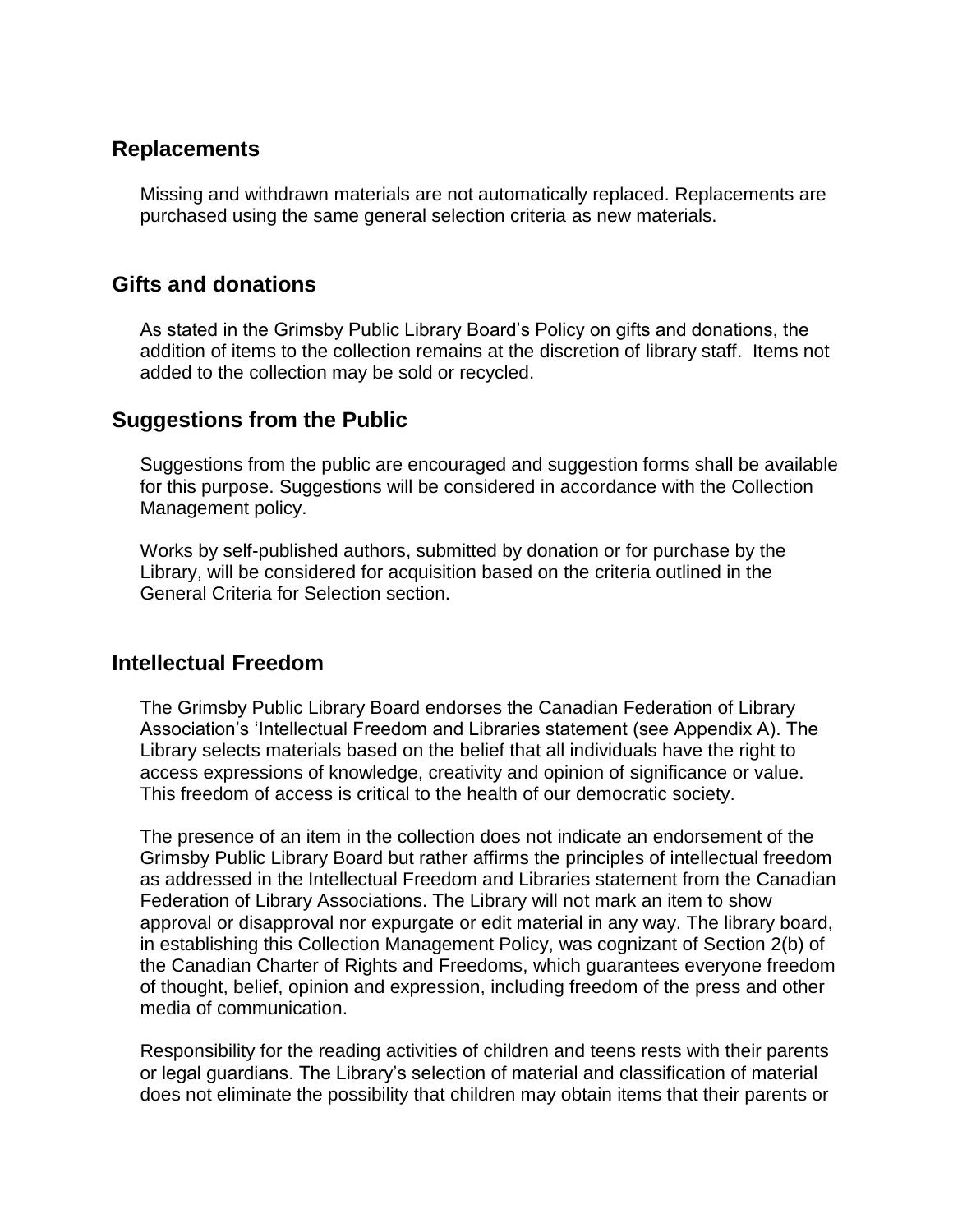legal guardians may consider inappropriate. The Grimsby Public Library Board believes in the freedom of the individual and in the right and obligation of parents to develop, interpret and enforce their own code of acceptable conduct within their own household.

#### **Exclusions from the Collection**

 The Grimsby Public Library complies with all enacted federal, provincial and municipal laws and therefore does not retain or collect materials, which are banned under Canadian law.

## **Resource Sharing/Inter-Library Loan (ILLO) Services**

• Items unavailable at the Grimsby Public Library can be requested from other library systems by using regular Inter-Library Loan services, and the Libraries in Niagara Cooperative (LiNC) shared online catalogue.

#### $\bullet$

#### **Handling of Challenged Materials**

The Board recognizes the right of an individual or group to make a complaint to the Library concerning an item in the collection. In the event of a complaint, the steps for resolution are as follows:

- Individuals or groups seeking to have an item or items reclassified or removed from the collection must complete a Request for Reconsideration of Library Materials form (Figure 1 - Appendix B).
- Upon receiving the request, the CEO/Chief Librarian shall review the recommendation and will read and/or review the material in question. The principle of the Collection Management policy will be considered in consultation with outside review sources. When the review is complete, the individual or group will receive an explanation in writing for the decision.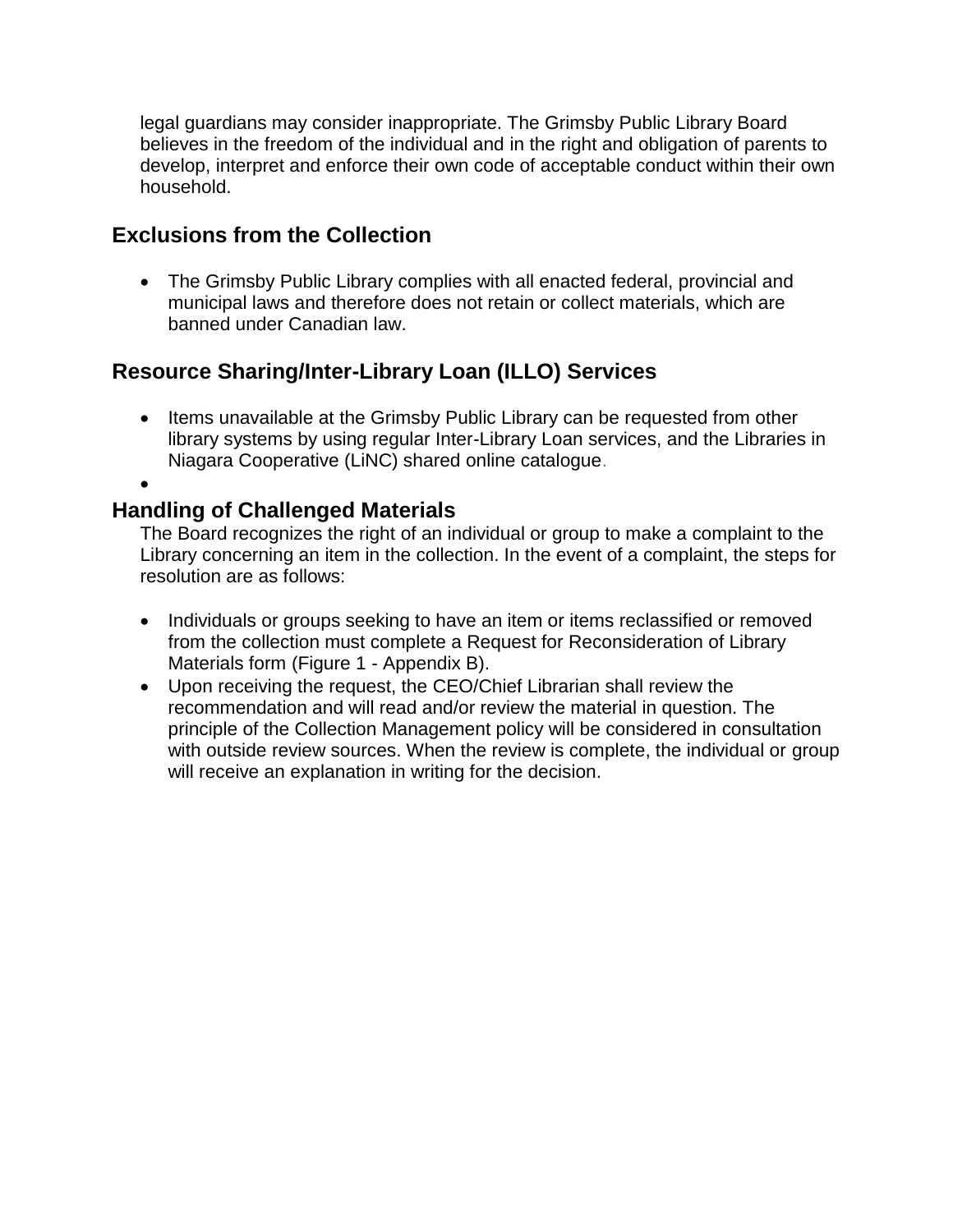## **Appendix A Canadian Federation of Library Associations: Intellectual Freedom and Libraries**

The Canadian Federation of Library Associations recognizes and values the Canadian Charter of Rights and Freedoms as the guarantor of the fundamental freedoms in Canada of conscience and religion; of thought, belief, opinion, and expression; of peaceful assembly; and of association.

The Canadian Federation of Library Associations supports and promotes the universal principles of intellectual freedom as defined in the Universal Declaration of Human Rights, which include the interlocking freedoms to hold opinions and to seek, receive and impart information and ideas through any media and regardless of frontiers.

In accordance with these principles, the Canadian Federation of Library Associations affirms that all persons in Canada have a fundamental right, subject only to the Constitution and the law, to have access to the full range of knowledge, imagination, ideas, and opinion, and to express their thoughts publicly. Only the courts may abridge free expression rights in Canada.

The Canadian Federation of Library Associations affirms further that libraries have a core responsibility to support, defend and promote the universal principles of intellectual freedom and privacy.

The Canadian Federation of Library Associations holds that libraries are a key institution in Canada for rendering expressive content accessible and affordable to all. Libraries are essential gateways for all persons living in Canada to advance themselves through literacy, lifelong learning, social engagement, and cultural enrichment.

Libraries have a core responsibility to safeguard and facilitate access to constitutionally protected expressions of knowledge, imagination, ideas, and opinion, including those which some individuals and groups consider unconventional, unpopular or unacceptable. To this end, in accordance with their mandates and professional values and standards, libraries provide, defend and promote equitable access to the widest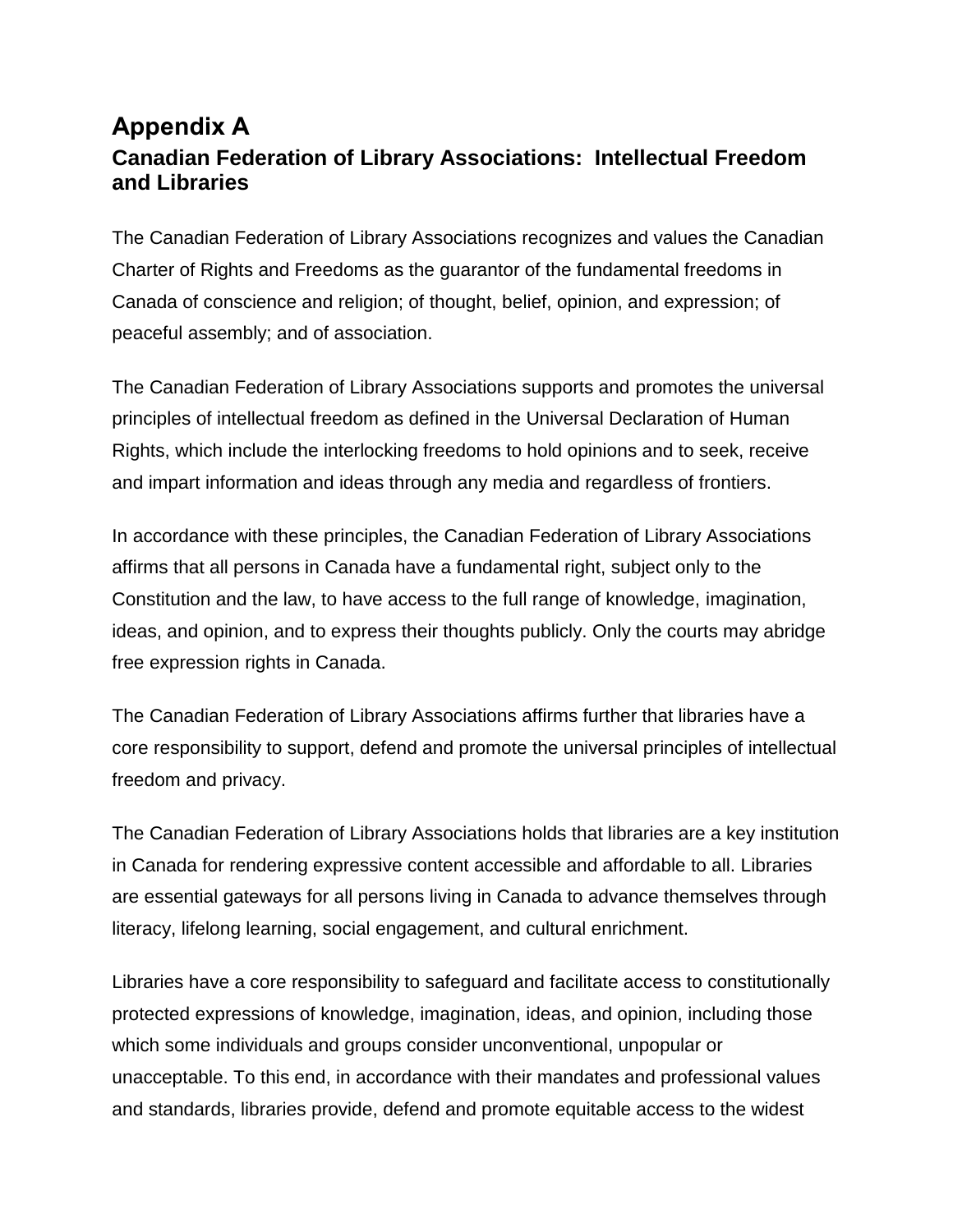possible variety of expressive content and resist calls for censorship and the adoption of systems that deny or restrict access to resources.

Libraries have a core responsibility to safeguard and foster free expression and the right to safe and welcoming places and conditions. To this end, libraries make available their public spaces and services to individuals and groups without discrimination.

Libraries have a core responsibility to safeguard and defend privacy in the individual's pursuit of expressive content. To this end, libraries protect the identities and activities of library users except when required by the courts to cede them.

Furthermore, in accordance with established library policies, procedures and due process, libraries resist efforts to limit the exercise of these responsibilities while recognizing the right of criticism by individuals and groups.

Library employees, volunteers and employers as well as library governing entities have a core responsibility to uphold the principles of intellectual freedom in the performance of their respective library roles.